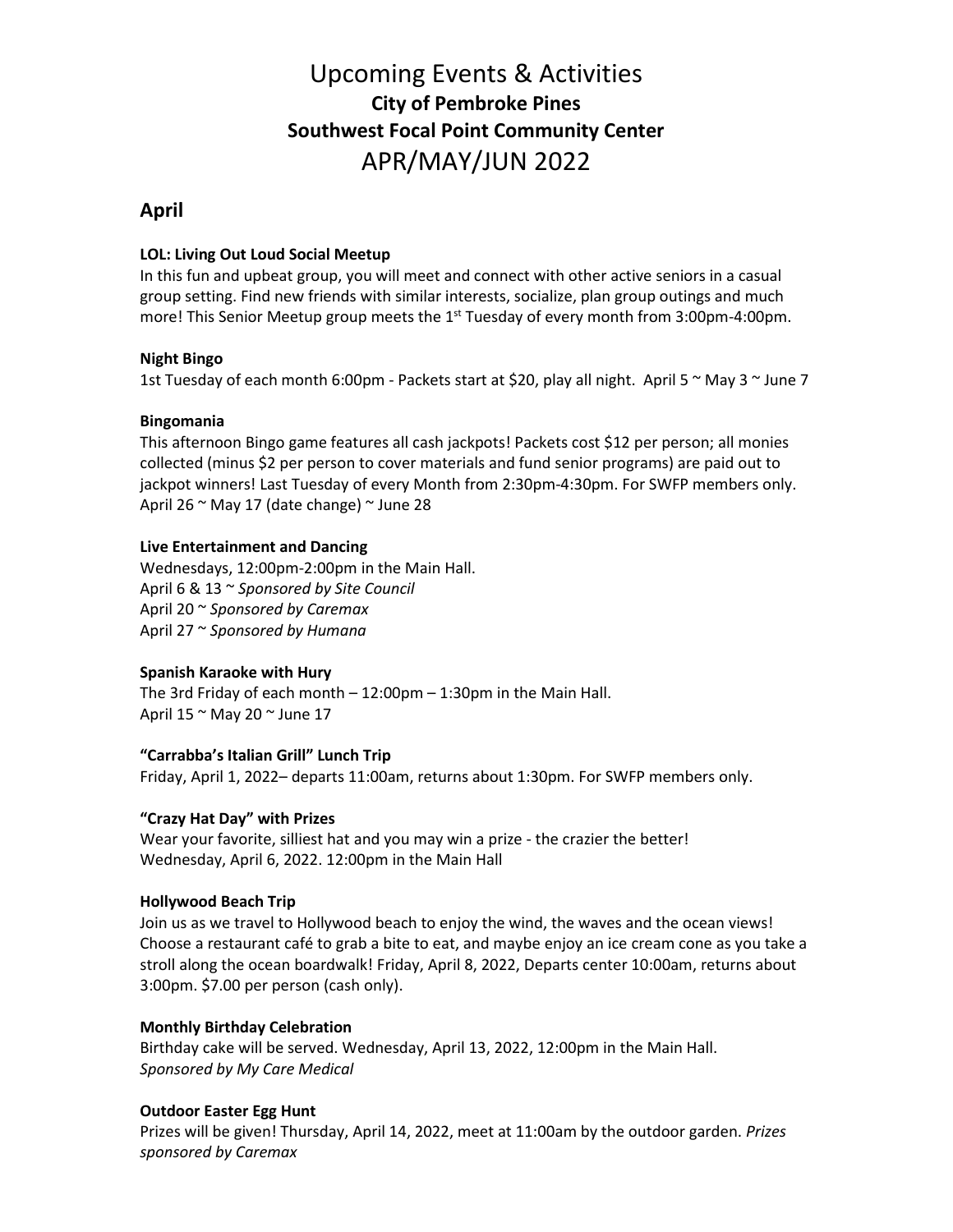## **National Volunteer Week**

April 17, 2022 thru April 23, 2022. Special volunteer luncheon on Tuesday, April 19, 2022 by invitation only.

# **Make & Take: Scrap Wood Picture Frames**

Make a one-of-a-kind wooden picture frame for your favorite photos! Monday, April 25, 2022 – 10:00am in Room 207. Must register before April 20, 2022 at the Activities Desk. FREE for registered SWFP members ONLY.

## **"Pembroke Pines Birthday Bash" Dinner Dance with DJ Mack**

The City of Pembroke Pines turns 62 years old, and everyone is invited to the party! Buffet dinner at 5:30pm (reservations required) Dance starts at 6:30pm. Thursday, April 21, 2022, \$15.00 per person (cash only).

## **Miami Bayside Marketplace – Day Trip**

Indulge yourself at Bayside - the best food, fun and shopping Miami has to offer! Shop in the exotic outdoor marketplace or national name brand stores, and then watch the boats go by as you have lunch on your own at one of Bayside's amazing restaurants or at their huge food court where there is always something delicious for everyone! Friday, April 29, 2022 - trip departs at 10:00am and returns about 4:00pm. \$7.00 per person (cash only). For SWFP members only must sign up in advance.

# **May**

# **Celebrating Older Americans Month**

Every May, the Administration for Community Living leads our nation's observance of Older American's Month. We are pleases to announce the 2022 theme, **Age My Way**. This year's theme is focusing on how older adults can plan to stay in their homes for as long as possible. It is also an opportunity to explore the many ways older adults can remain and be involved with their communities. A listing of all activities and events for Older American's Month will be available in May at the Activities Desk.

## **Military Fleet Week - Port Everglades Trip**

May 1, 2022 thru May 8, 2022. Join us as we travel to Port Everglades for this annual event. We will even have the opportunity to board one of the vessels and be given a tour of the ship. FREE to registered SWFP members only. Transportation provided to and from the center only - lunch on your own. EXACT DATE AND TIME OF TRIP TBA.

## **Night Bingo**

1st Tuesday of each month 6:00pm - Packets start at \$20, play all night. May 3  $\sim$  June 7

## **Bingomania**

This afternoon Bingo game features all cash jackpots! Packets cost \$12 per person; all monies collected (minus \$2 per person to cover materials and fund senior programs) are paid out to jackpot winners! Last Tuesday of every Month from 2:30pm-4:30pm. For SWFP members only. May 17 (date change)  $\sim$  June 28

## **Live Entertainment and Dancing**

Wednesdays, 12:00pm-2:00pm in the Main Hall. May 4 & 11 ~ *Sponsored by Site Council* May 18 ~ *Sponsored by Humana* May 25 ~ *Sponsored by Caremax*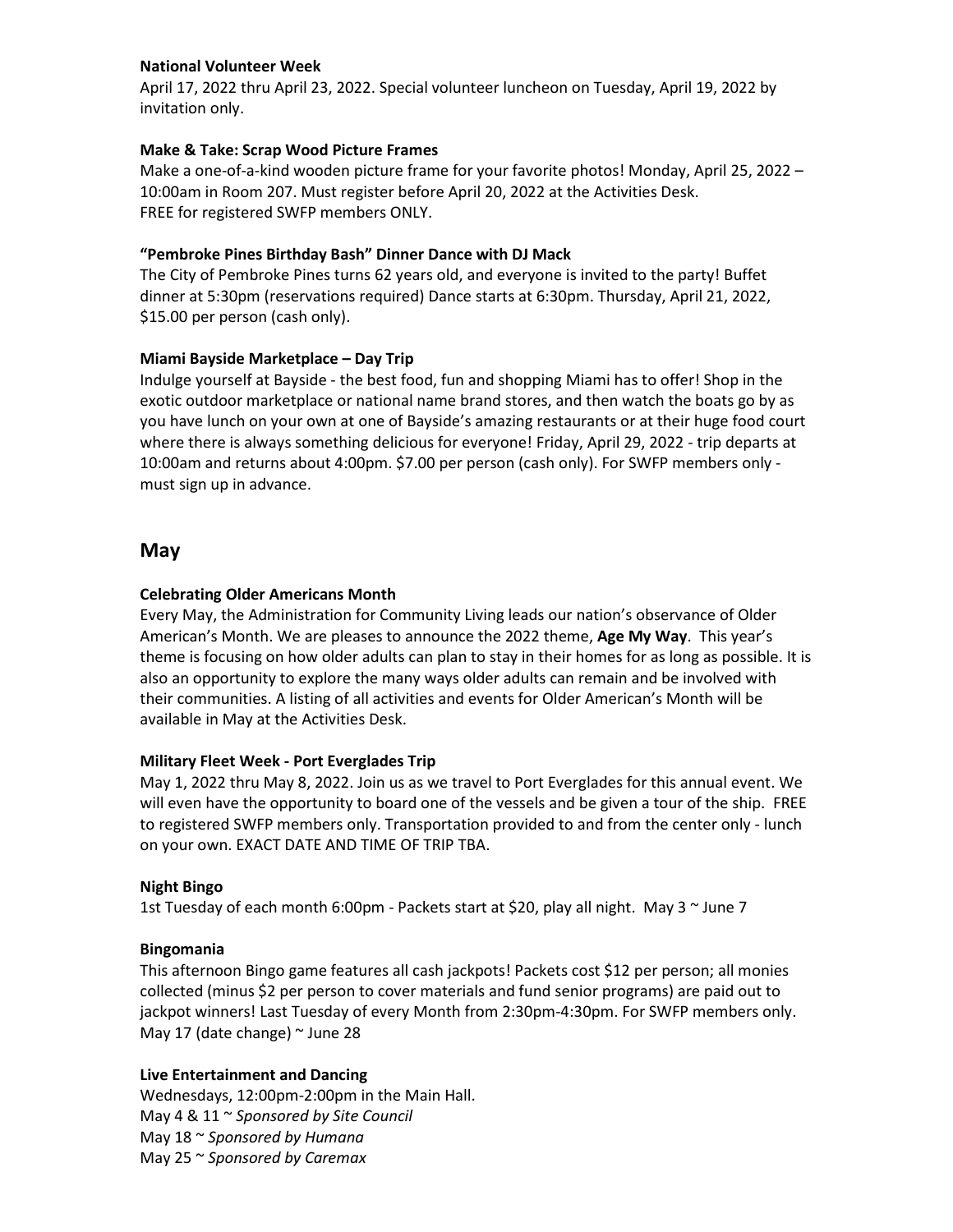# **Spanish Karaoke with Hury**

The 3rd Friday of each month – 12:00pm – 1:30pm in the Main Hall. May 20  $\sim$  June 17

#### **"Wacky Hair Day" with Prizes**

Be creative – outrageous pigtails, feathers, ribbons, glitter and more! The wilder the better! Wednesday, May 4, 2022 at 12:00pm in the Main Hall

#### **Mother's Day Celebration Breakfast**

Thursday, May 5, 2022, starts at 8:30am in South Activities. For registered SWFP members only. First come – first served. *Sponsored by CarePlus*

#### **Cinco de Mayo Entertainment in the Main Hall**

With live Mariachi Band! Thursday, May 5, 2022 at 11:30am-12:00pm in the Main Hall. *Sponsored by Caremax*

#### **Mother's Day BBQ by the Pool**

Friday, May 6, 2022 at 11:00am (Poolside). For registered SWFP members only. First come – first served. *Sponsored by Caremax*

#### **Aventura Mall – Shopping Trip**

Friday, May 6, 2022 – departs 10:00am, returns about 4:00 pm. \$7.00 per person (cash only). For registered SWFP members - must sign up in advance.

# **10th Annual Senior Spelling (English)**

Tuesday, May 10, 2022. 11:30am till 1:00pm. Cash prizes will be awarded to First Place, Second Place and Third Place winners! SWFP members age 60 yrs. and up. Must sign up at the Activities Desk by the deadline of May 9, 2022.

#### **Monthly Birthday Celebration**

Birthday cake will be served. Wednesday, May 11, 2022, 12:00pm in the Main Hall. *Sponsored by CarePlus*

#### **"Mission BBQ" Lunch Trip**

Friday, May 13, 2022 – departs 11:00am, returns about 1:30pm. For SWFP members only.

#### **Flea Market and Bazaar**

Saturday, May 21, 2022 ~ 8:00am till 3:00pm Sunday, May 22, 2022 ~ 9:00am till 3:00pm Over 100 indoor vendors – FREE admission and parking

#### **"Pink Flamingo" Dinner Dance with DJ Mack**

Let's "Flamingle! The color of the evening is "pink" and Flamingo embellished attire is encouraged. Prizes will be given for the most elaborate "Pink Flamingo" outfits! Buffet dinner at 5:30pm (reservations required). Dance starts at 6:30pm. Thursday, May 26, 2022. \$15.00 per person (cash only).

#### **Boca Raton Museum of Art Trip**

The Boca Raton Museum of Art has provided seven decades of cultural and artistic service to the community and to many visitors from around the world. *Exhibits: "Art Meets Hollywood – Artistica!" and "Art of the Hollywood Backdrop."* Friday, May 27, 2022, Departs center 10:00am, returns about 4:00pm. Lunch on your own at nearby café. \$32.00 per person (cash only).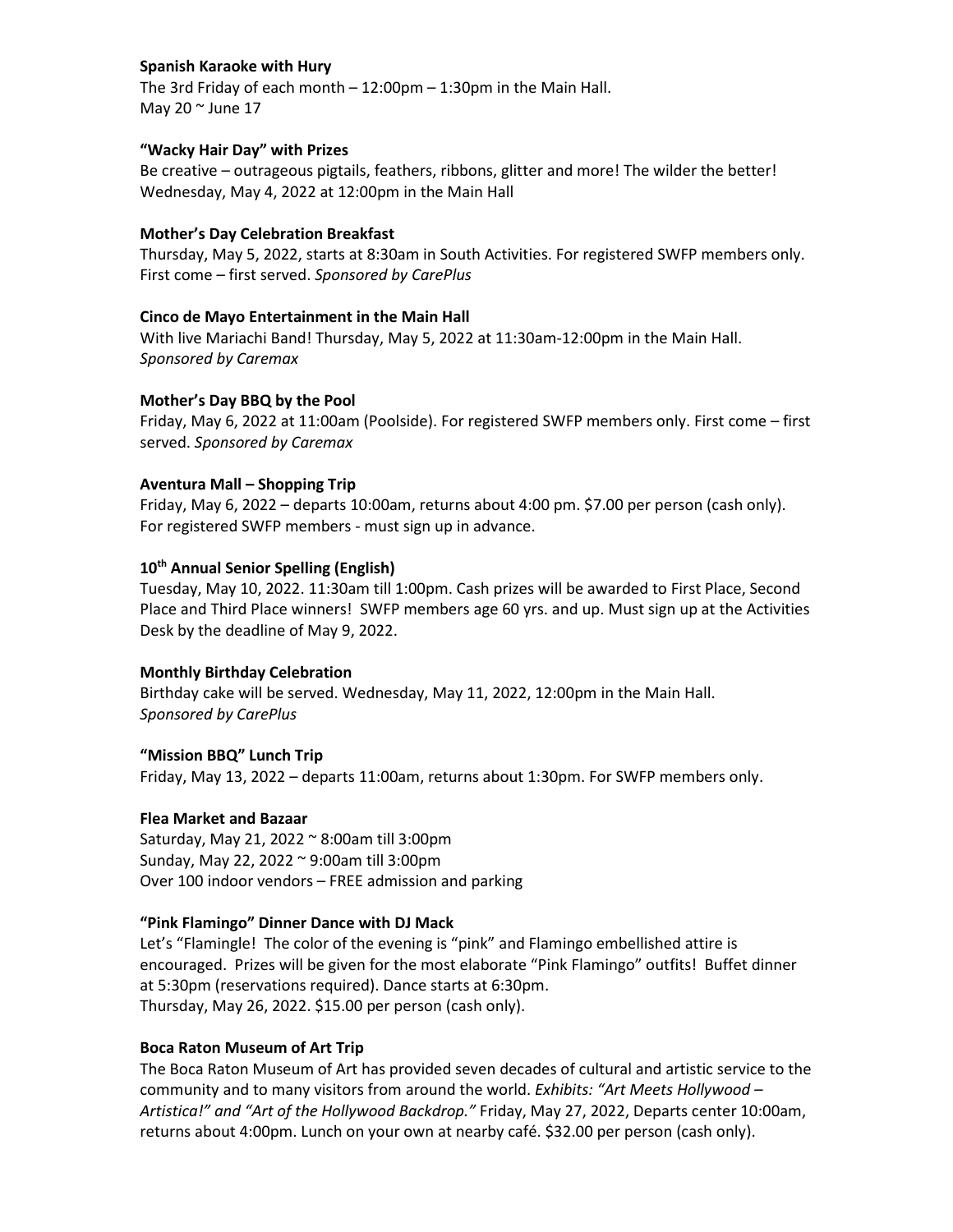## **Older Americans Month 2022 Closing Celebration**

Tuesday, May 31, 2022 12:30pm in the Main Hall. Cake will be served. *Sponsored by Caremax*

# **June**

#### **Night Bingo**

1st Tuesday of each month 6:00pm - Packets start at \$20, play all night. ~ June 7

#### **Bingomania**

This afternoon Bingo game features all cash jackpots! Packets cost \$12 per person; all monies collected (minus \$2 per person to cover materials and fund senior programs) are paid out to jackpot winners! Last Tuesday of every Month from 2:30pm-4:30pm. For SWFP members only.  $\sim$  June 28

#### **Live Entertainment and Dancing**

Wednesdays, 12:00pm-2:00pm in the Main Hall. June 1 & 8 ~ *Sponsored by Site Council* June 15 ~ *Sponsored by Humana* June 22 ~ *Sponsored by Elite* June 29 ~ *Sponsored by CarePlus*

## **Spanish Karaoke with Hury**

The 3rd Friday of each month  $-12:00$ pm  $-1:30$ pm in the Main Hall.  $\sim$  June 17

#### **"Silly Sock Day" with Prizes**

You can mix and match colors and styles and even add silly embellishments! The sillier, the better! Wednesday, June 1, 2022. 12:00pm in the Main Hall

#### **"Chuy's Mexican Restaurant" Lunch Trip**

Friday, June 3, 2022 – departs 11:00am, returns about 1:30pm. For registered SWFP members only.

#### **Monthly Birthday Celebration**

Birthday cake will be served. Wednesday, June 8, 2022, 12:00pm in the Main Hall. *Sponsored by Caremax*

#### **Gulfstream Casino Trip**

Friday, June 10, 2022 – departs 10:00am and returns about 3:00pm. \$7.00 per person – CASH ONLY. For registered SWFP members only.

#### **Father's Day Celebration Breakfast**

Friday, June 16, 2022, starts at 8:30am in South Activities. First come – first served. FREE for registered SWFP members only. *Sponsored by Caremax*

## **"Don't Worry – Be Happy!" Caribbean Dinner Dance with DJ Mack**

Please join us as we celebrate National Caribbean American Heritage Month. Let's eat, let's dance and let's BE HAPPY! Buffet dinner at 5:30pm (reservations required). Dance starts at 6:30pm. Thursday, June 16, 2022. \$15.00 per person (cash only).